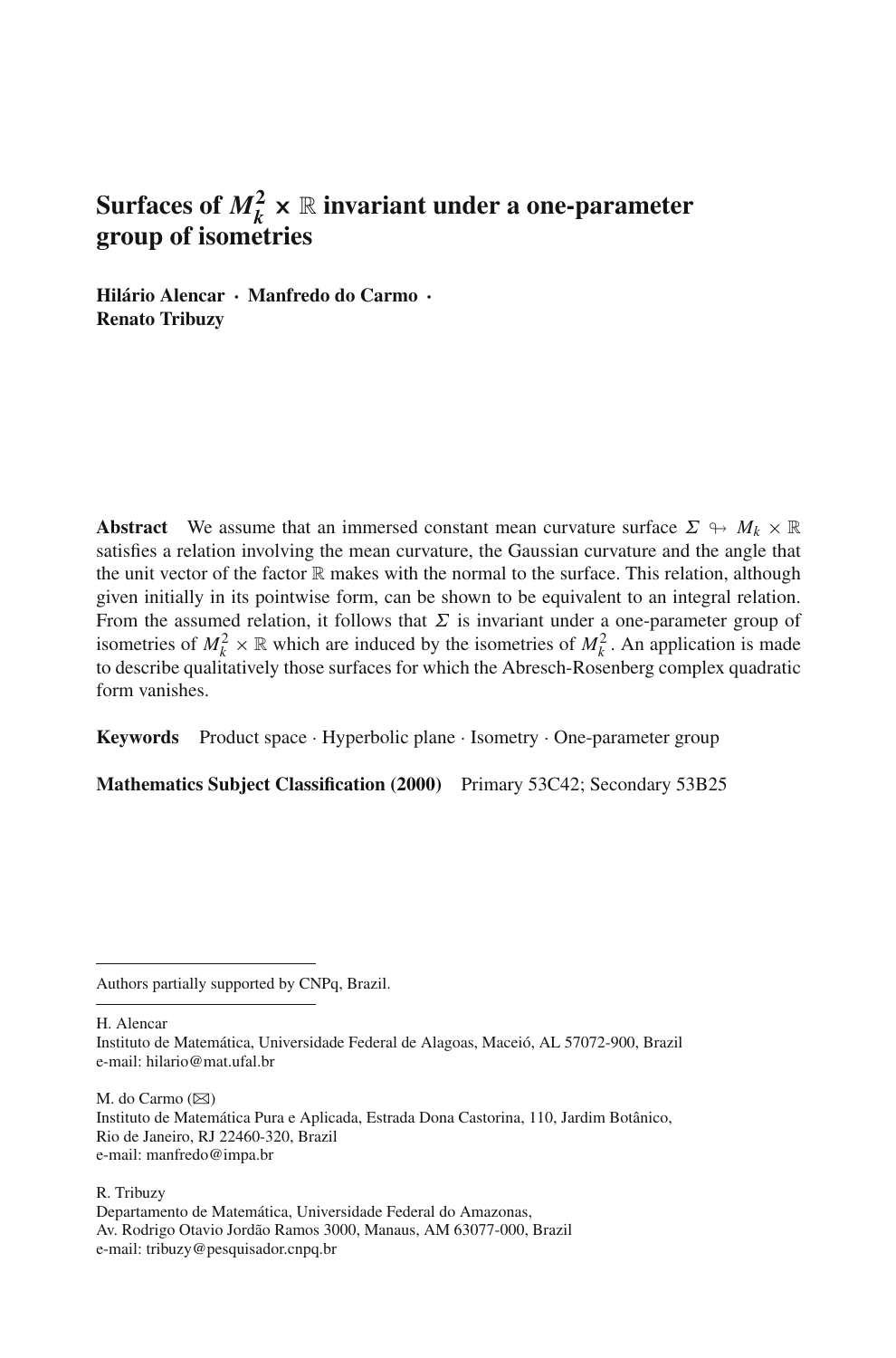## **1 Introduction**

We consider orientable surfaces  $\Sigma$  immersed in  $M_k^2 \times \mathbb{R}$ , where  $M_k^2$  is a 2-dimensional, complete, simply-connected Riemannian manifold with constant sectional curvature *k*. The unit vector of the factor  $\mathbb R$  is denoted by  $\xi$ . We choose a unit normal vector field  $e_3$  and a positive orthonormal frame  $\{e_1, e_2, e_3\}$  in  $M_k^2 \times \mathbb{R}$  so that, along  $\Sigma$ ,  $\{e_1, e_2\}$  is a basis for *T* Σ. We define  $\theta$  as the angle given by  $\cos \theta = \langle \xi, e_3 \rangle$ , and choose  $e_1$  as the unit vector of the projection of  $\xi$  onto  $T\Sigma$ ; thus,  $\xi = \sin \theta e_1 + \cos \theta e_3$ . The frame  $\{e_1, e_2\}$ is globally defined, except at points where  $\sin \theta = 0$ . It will be called a *canonical frame*. We denote by  $\alpha$  the second fundamental form of the immersion and will use the notation  $\alpha_{ij} = \alpha(e_i, e_j)$ , *i*, *j* = 1, 2. We also assume that the surfaces considered have nonzero constant mean curvature *H*.

It should be remarked that, since *H* is constant, the immersion is real analytic. Thus, if *f* is a function on Σ defined in terms of the immersion, then either *f* vanishes identically or *f* is zero only on a closed set  $F \subset \Sigma$  with no interior points. Since the canonical frame only fails to be defined at points where sin  $\theta = 0$ , this will only occur if either  $\Sigma$  is a *slice*, that is, a surface of the form  $M_k^2 \times \{t_0\}$ , or sin  $\theta = 0$  in a set *F* as above; in this last case, given a point  $p_0 \in F$ , there exists a sequence of points in the complement  $\mathcal{C} F \subset \Sigma$  of F that converges to  $p_0$ . Equalities among geometric quantities that are proved or assumed in  $\mathcal{C} F$  hold everywhere in  $\Sigma$ , except when  $\Sigma$  is a slice, which can be treated as a special case.

From now on, we assume that  $\Sigma$  is not a slice.

### <span id="page-1-3"></span>**2 The results**

We will first prove that, in the canonical frame  $\{e_1, e_2\}$ , Gauss equation can be written as (see Sect. [3,](#page-3-0) Eq. [\(8\)](#page-4-0))

$$
K = -|\mathrm{d}\theta|^2 + k\cos^2\theta + 2H\,\mathrm{d}\theta(e_1).
$$

<span id="page-1-2"></span>The hypothesis of our theorem is a slight modification of the Gauss equation.

**Theorem 1** Let  $\Sigma \looparrowright M_k^2 \times \mathbb{R}$  be an orientable surface with H a nonzero constant. Choose *an orientation so that*  $H > 0$ *. Assume that, at*  $p \in \Sigma$ *,* 

$$
K = -|\mathbf{d}\theta|^2 + k\cos^2\theta \pm 2H|\mathbf{d}\theta|,\tag{1}
$$

<span id="page-1-0"></span>*holds. Then,* Σ *is invariant under a* 1*-parameter group of isometries of the ambient space that fixes an axis* <sup>0</sup> *parallel to* ξ *and passes through one or two fixed point of the closures*  $\overline{M}_k^2$  *of*  $M_k^2$ *.* 

If  $k > 0$ , the isometries are generated by rotations of  $M_k^2$  around a point  $p_0 \in M_k^2$  whose trajectories are circles.

If  $k < 0$ , the isometries are elliptic, parabolic or hyperbolic depending on whether the trajectories are circles, horocycles or hypercycles, respectively. In the two last cases, there are one or two fixed points in  $\partial M_k^2$ .

<span id="page-1-1"></span>The method of proof of the Theorem can be used to give a proof of an interesting property of surfaces in the euclidean space  $\mathbb{R}^3$ .

**Corollary 1** (of the proof of the Theorem). Let  $\Sigma^2 \leftrightarrow \mathbb{R}^3$  be an immersion of a compact *surface*  $\Sigma$  *in*  $\mathbb{R}^3$  *with the mean curvature* H *constant and positive. Assume that* 

$$
K = -|\mathbf{d}\theta|^2 \pm 2H|\mathbf{d}\theta|,\tag{1'}
$$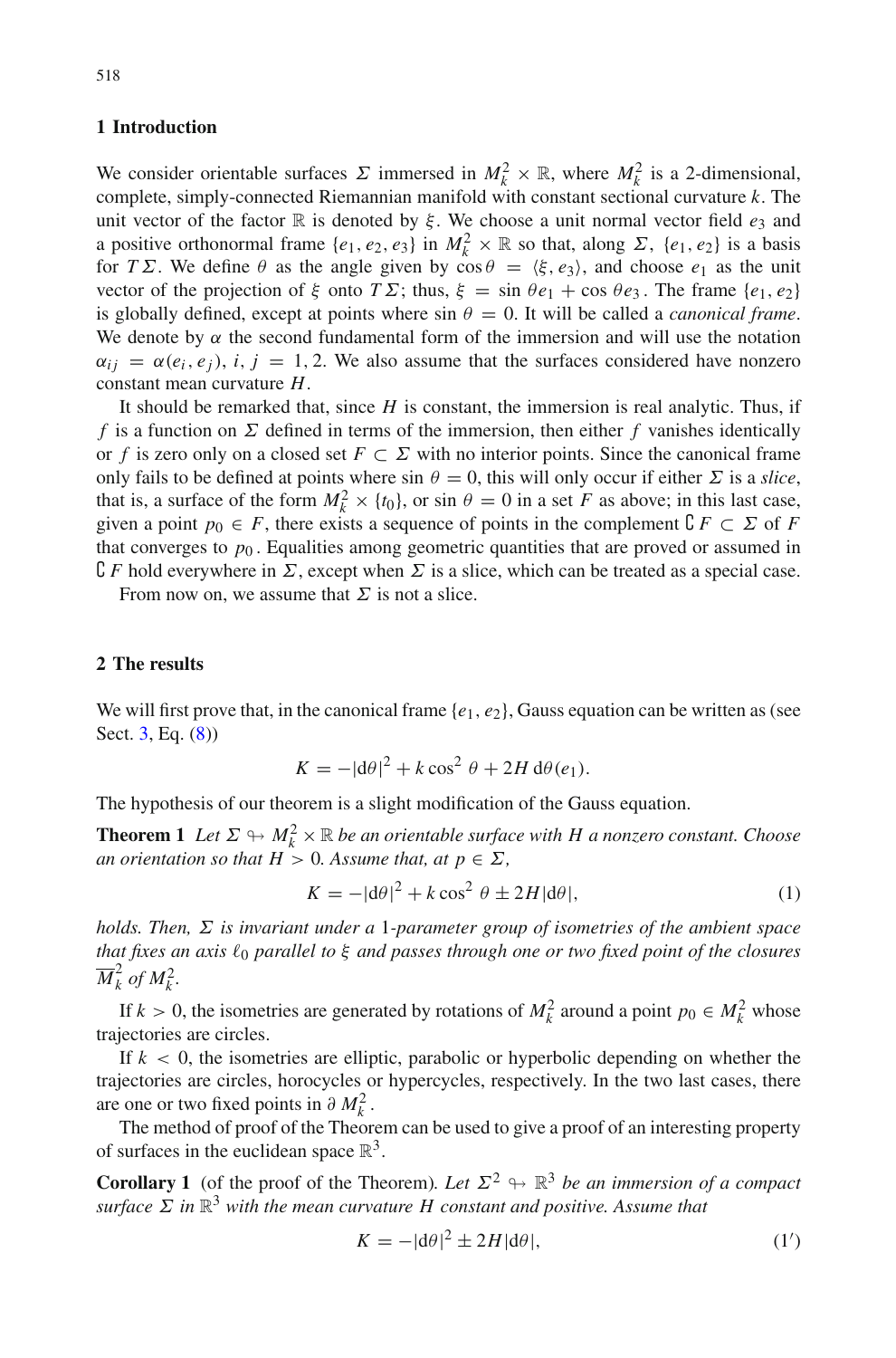*where* θ *is the angle which the unit normal vector e*<sup>3</sup> *to the surface* Σ *makes with a fixed axis in*  $\mathbb{R}^3$  (*for instance, the coordinate axis* 0*z*). Then,  $\Sigma$  *is isometric to the canonical sphere*  $S^2$ *and the immersion is the standard embedding of*  $S^2$  *into*  $\mathbb{R}^3$ *.* 

It will be shown in the proof of the Theorem that the condition [\(1\)](#page-1-0) implies, but it is not equivalent to, that  $\alpha(e_1, e_2) = 0$  in  $\Sigma$ , that is, the canonical frame diagonalizes the second fundamental form. The same occurs with condition (1 ). Now, recall a theorem due to *H*. Hopf that if  $\Sigma$  has genus zero and the complex quadratic form on  $\Sigma$ 

$$
\alpha^{(2,0)} = \{ (\alpha(e_1, e_1) - \alpha(e_2, e_2)) - 2i\alpha(e_1, e_2) \} dz^2
$$

vanishes identically, that is,  $\alpha_{11} = \alpha_{22}$  and  $\alpha_{12} = 0$ , then  $\Sigma$  is isometric to a sphere. It is surprising that we can obtain the same conclusion from the weaker condition  $\alpha_{12} = 0$ .

*Remark* Surfaces  $\Sigma$  with the property that the projection of  $\xi$  onto  $T\Sigma$  is a principal direction appeared in our paper [\[2](#page-10-0)] and, independently in [\[5](#page-10-1)], where an explicit description of such surfaces is given.

Corollary [1](#page-1-1) can be given an interesting integral form, namely,

<span id="page-2-1"></span>**Corollary 2** *Let a compact surface* Σ *be immersed in* R<sup>3</sup> *with mean curvature constant and positive. Assume that*

$$
\int_{\Sigma} \left( -|\mathrm{d}\theta|^2 \pm 2H|\mathrm{d}\theta| \right) = 2\pi \chi(\Sigma),\tag{1''}
$$

*where*  $\chi(\Sigma)$  *is the Euler characteristic of*  $\Sigma$ *. Then,*  $\Sigma$  *is isometric to the standard sphere and the immersion is the standard embedding in*  $\mathbb{R}^3$ *.* 

We can also treat the case of Corollary [1](#page-1-1) when  $\Sigma$  is complete and non-compact.

**Corollary 3** *Replace in Corollary [1](#page-1-1) the condition that*  $\Sigma$  *is compact by the condition that* Σ *is complete, non-compact. Assume that (1 ) holds. Then,* Σ *is a Delaunay surface.*

Finally, we present an integral form of our Theorem.

**Corollary 4** Let  $\Sigma \looparrowright M_k^2 \times \mathbb{R}$  be an immersed surface with constant mean curvature  $H > 0$ . *Assume that there exists a geodesic triangle T in*  $\Sigma$  *with interior angles*  $\beta_1$ ,  $\beta_2$ ,  $\beta_3$  *which satisfies*

$$
\pi - \sum_{i=1}^{3} \beta_i = \int_{R} -|\mathbf{d}\theta|^2 + k \cos^2 \theta \pm 2H |\mathbf{d}\theta|,
$$

*where R is the region bounded by T . Then, the conclusions of Theorem [1](#page-1-2) hold for* Σ*.*

An interesting application of the Theorem is a characterization of Abresch-Rosenberg surfaces. They were completely described in the seminal paper [\[1](#page-10-2)] and are defined as those surfaces  $\Sigma$  for which the complex quadratic form

$$
Q dz2 = \left\{ (\widetilde{Q}(e_1, e_1) - \widetilde{Q}(e_2, e_2)) - 2i \widetilde{Q}(e_1, e_2) \right\} dz2
$$

<span id="page-2-0"></span>vanishes identically. Here,  $z$  is a complex parameter on  $\Sigma$ , and  $Q$  is a real quadratic form

$$
\tilde{Q}(X,Y) = 2H\alpha(X,Y) - k\langle \xi, X \rangle \langle \xi, Y \rangle, \tag{2}
$$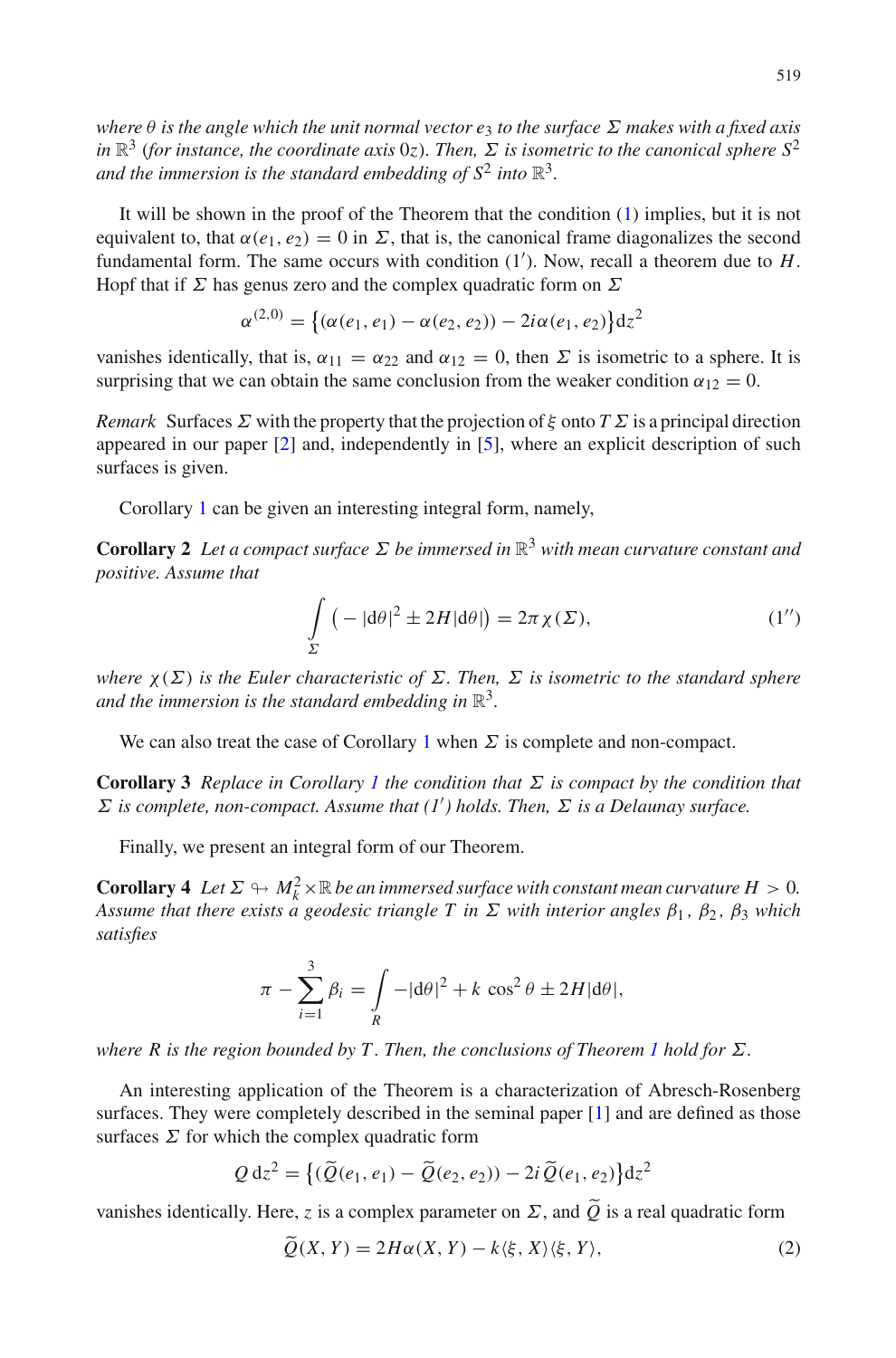where  $X, Y \in T\Sigma$ . By setting  $X = e_1, Y = e_2$ , and using that  $\xi = \sin \theta e_1 + \cos \theta e_3$ , we obtain from [\(2\)](#page-2-0) that

$$
Q dz2 \equiv 0 \Leftrightarrow \begin{cases} \alpha_{12} = 0, \\ \alpha_{11} - \alpha_{22} = \frac{k \sin^2 \theta}{2H}, \end{cases}
$$
 (3)

<span id="page-3-3"></span>so they are all included in Theorem [1,](#page-1-2) more precisely, among those surfaces with  $\alpha_{12} = 0$ . In Sect. [5,](#page-8-0) we will distinguish them.

*Remark* We want to thank Harold Rosenberg for conversations on this paper.

#### <span id="page-3-0"></span>**3 Preliminaries**

We choose a canonical frame  $\{e_1, e_2\}$  for a surface  $\Sigma \to M_k^2 \times \mathbb{R}$  as in the Introduction, and we want to write the Gauss equation of  $\Sigma$  in this frame. Recall that  $\xi = \sin \theta e_1 + \cos \theta e_3$ , where  $e_3$  is a unit normal vector to  $\Sigma$ .

For future use, we will establish the Gauss equation for the more general situation where the ambient space  $E^3(k, \tau)$ ,  $k^2 + \tau^2 \neq 0$ ,  $k - 4\tau^2 \neq 0$ , is a 3-dimensional Riemannian fibration over  $M_k^2$ . The fibers of this fibration are geodesics of  $E^3(k, \tau)$  whose unit tangent vectors are denoted by  $\xi$ . Recall that  $\tau$  is given by

$$
\widetilde{\nabla}_X \xi = \tau(X \times \xi),
$$

where  $\tilde{\nabla}$  is the Riemannian connection in  $E^3(k, \tau)$ , *X* is a vector field in  $E^3(k, \tau)$  and  $\times$  the cross product in the tangent space of  $E^3(k, \tau)$ .

If  $\tau = 0$ ,  $E^3(k, \tau)$  are the Riemannian products  $S_k^2 \times \mathbb{R}$  and  $H_k^2 \times \mathbb{R}$ , where  $S_k^2$  is a 2-sphere with curvature *k* and  $H_k^2$  is a hyperbolic plane with curvature *k*,  $k < 0$ . For further details on the spaces  $E^3(k, \tau)$ , we refer to [\[3](#page-10-3)].

We now start the computations for the Gauss formula. Notice that for the definition of *e*<sup>1</sup> , we need to assume that sin  $\theta \neq 0$ . As we will see in a moment, we also need to assume that cos  $\theta \neq 0$ . The second fundamental form, which is a bilinear form on *T Σ*, will be denoted by α. We will denote  $\alpha(e_i, e_j)$ , *i*, *j* = 1, 2, by  $\alpha_{ij}$ .

By the definition of  $\theta$ ,  $\langle e_1, \xi \rangle = \sin \theta$ . Differentiating both sides of this equality along the tangent vector  $X$ , we obtain

$$
\langle \nabla_X e_1, \xi \rangle + \langle e_1, \nabla_X \xi \rangle = \cos \theta \, d\theta(X),
$$

hence, by using that  $\tilde{\nabla}_X^T e_1 \perp \xi$  and that  $\tilde{\nabla}_X \xi = \tau(X \times \xi)$ ,

$$
\langle \alpha(X, e_1)e_3, \xi \rangle + \langle e_1, \tau(X \times \xi) \rangle = \cos \theta \, d\theta(X). \tag{4}
$$

<span id="page-3-1"></span>Now, set  $X = e_1$  in [\(4\)](#page-3-1) to obtain

$$
\langle \alpha_{11} e_3, \xi \rangle + \langle e_1, \tau(e_1 \times \xi) \rangle = \cos \theta \, d\theta(e_1).
$$

Since  $e_1 \times \xi = -\cos \theta \, e_2, \langle e_3, \xi \rangle = \cos \theta$ , and  $\cos \theta \neq 0$ , we have

$$
\alpha_{11} = d\theta(e_1). \tag{5}
$$

Next, set  $X = e_2$  in [\(4\)](#page-3-1) to obtain

<span id="page-3-2"></span>
$$
\langle \alpha_{12} e_3, \xi \rangle + \langle e_1, \tau(e_2 \times \xi) \rangle = \cos \theta \, d\theta(e_2).
$$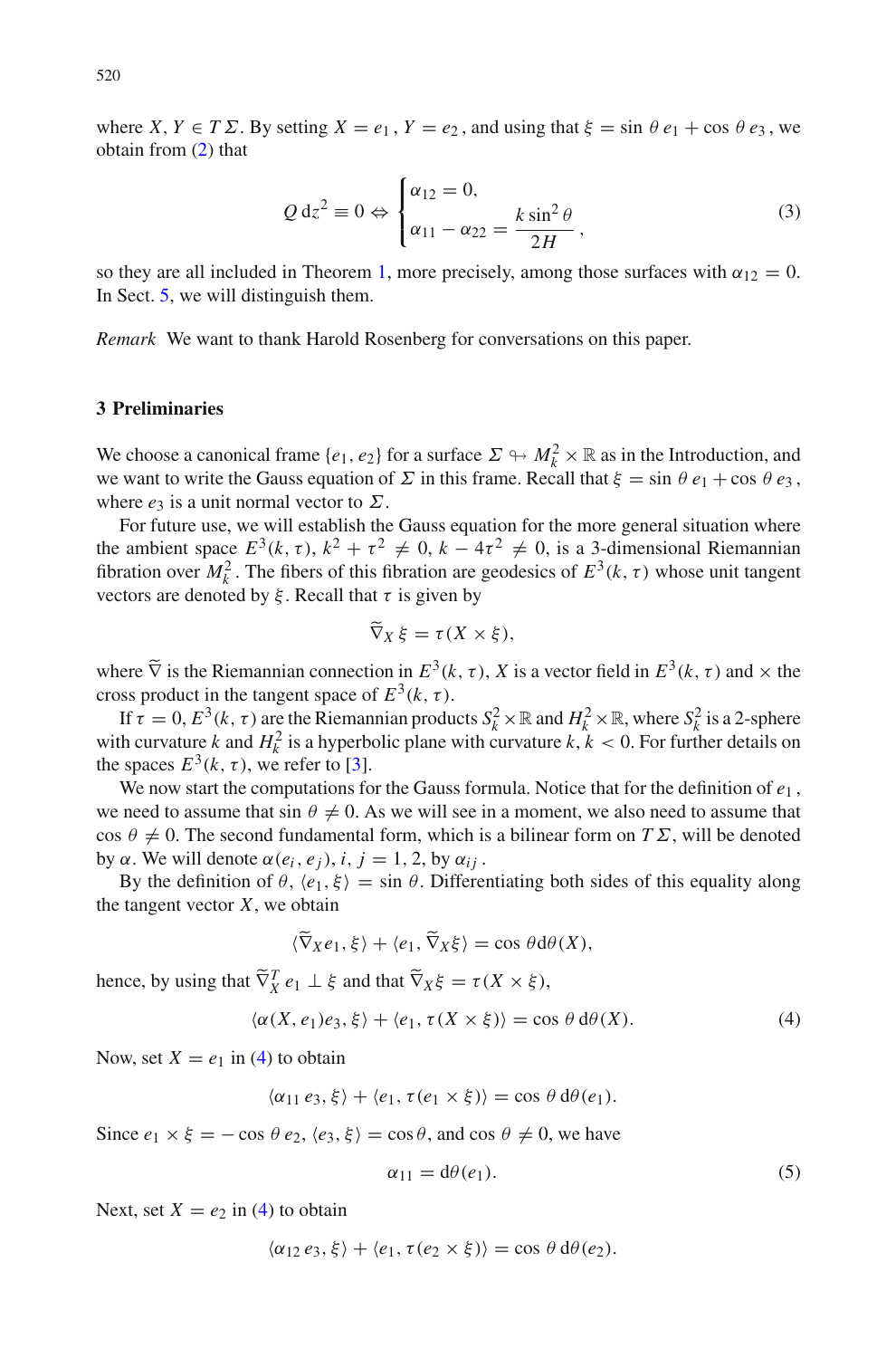But  $\langle e_2 \times \xi \rangle = \langle e_2 \times (\sin \theta \ e_1 + \cos \theta \ e_3) \rangle = -\sin \theta \ e_3 + \cos \theta \ e_1$ . Thus,

<span id="page-4-1"></span> $\alpha_{12} \cos \theta + \langle e_1, \tau \cos \theta \, e_1 \rangle = \cos \theta \, d\theta(e_2),$ 

hence, since cos  $\theta \neq 0$ ,

$$
\alpha_{12} = d\theta(e_2) - \tau. \tag{6}
$$

<span id="page-4-2"></span>From [\[3\]](#page-10-3), we know that the Gauss formula for  $E^3(k, \tau)$  is

$$
K = \det A + k \cos^2 \theta + \tau^2 (1 - 4 \cos^2 \theta),\tag{7}
$$

where *K* is the Gauss curvature of  $\Sigma$ , and *A* is the self-adjoint linear map of  $\Sigma$  that is associated with the second fundamental form  $\alpha$ . Let us compute (det A) using [\(5\)](#page-3-2) and [\(6\)](#page-4-1).

$$
\det A = \alpha_{11} \alpha_{22} - \alpha_{12}^2 = \alpha_{11} (2H - \alpha_{11}) - \alpha_{12}^2
$$
  
=  $-\alpha_{11}^2 + 2H\alpha_{11} - \alpha_{12}^2$   
=  $-(d\theta(e_1))^2 + 2H(d\theta(e_1)) - (d\theta(e_2) - \tau)^2$   
=  $-(d\theta(e_1))^2 - (d\theta(e_2))^2 - \tau^2 + 2\tau d\theta(e_2) + 2H d\theta(e_1).$ 

<span id="page-4-0"></span>By using the above value of det *A* in [\(7\)](#page-4-2), we obtain

$$
K = -|\mathrm{d}\theta|^2 + k\cos^2\theta + 2H\,\mathrm{d}\theta(e_1) + 2\tau\,\mathrm{d}\theta(e_2) - 4\tau^2\,\cos^2\theta,\tag{8}
$$

which holds under the assumption that  $\cos \theta \neq 0$  and  $\sin \theta \neq 0$ . This is an expression of the Gauss formula in terms of *H*, *K* and  $\theta$ , and the constants *k* and  $\tau$ . Another useful expression of  $(8)$  is

$$
K = -(\mathrm{d}\theta(e_1))^2 - (\mathrm{d}\theta(e_2) - \tau)^2 + 2H \,\mathrm{d}\theta(e_1) + k \cos^2\theta + \tau^2 (1 - 4\cos^2\theta). \tag{8'}
$$

In this paper, we use [\(8\)](#page-4-0) or (8') with  $\tau = 0$ .

To close this section, we will give a simple proof of the fact that for vertical cylinders in *E*(*k*,  $\tau$ ), that is, surfaces for which  $\langle e_3, \xi \rangle = \cos \theta \equiv 0$ , the Gaussian curvature *K* vanishes identically.

The proof follows from the fact that since  $\nabla_X \xi = \tau(X \times \xi)$  has no tangent component, for all  $X \in T\Sigma$ , then  $\xi$  is a parallel vector field along  $\Sigma$ , and this means that the Gaussian curvature *K* of  $\Sigma$  vanishes identically.

## **4 Proof of Theorem [1](#page-1-2)**

We will start with Gauss equation [\(8\)](#page-4-0). We first show that, although it has been proved under the conditions sin  $\theta \neq 0$  and cos  $\theta \neq 0$ , if the mean curvature *H* is constant, it will hold in  $\Sigma$  at all points where  $\sin \theta \neq 0$ .

This follows from the fact that, in this case, the immersion is real analytic. Thus, if cos  $\theta = 0$  in an open set of  $\Sigma$ , this will be so everywhere, and the Gauss equation

$$
K = -|\mathrm{d}\theta|^2 + k\,\cos^2\theta + 2H\,\mathrm{d}\theta(e_1)
$$

holds trivially on  $\Sigma$  except where  $e_1$  is not defined.

Now, consider the sets  $F_1$  where  $\cos \theta = 0$  and  $F_2$  where  $\sin \theta = 0$ . By analyticity, both are closed sets in  $\Sigma$  with no interior points. Let  $W = \mathcal{C}(F_1 \cup F_2)$ . Then, the Gauss formula is well defined in *W*, and the canonical frame  $\{e_1, e_2\}$  is well defined in  $\mathcal{C} F_1 \subset \Sigma$ . It follows, by continuity, that the Gauss formula holds in  $\mathcal{C} F_1$ , as we claimed.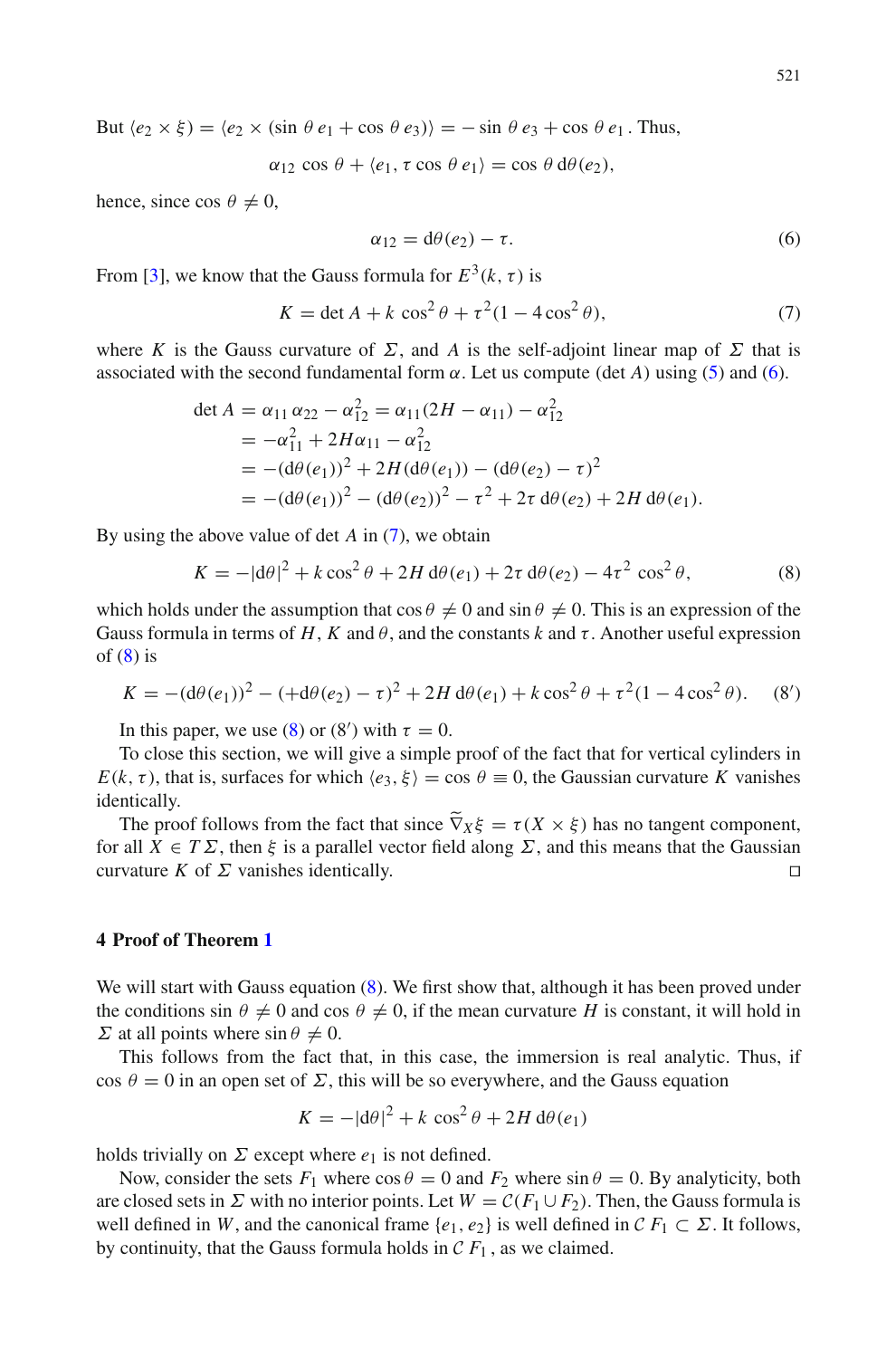From now on, along the proof of Theorem [1,](#page-1-2) we will work, without further mention, in the complement of the set  $F_1$ . Since  $F_1$  is a closed set without interior points, its complement  $CF_1 \subset \Sigma$  is open and dense in  $\Sigma$ . The geometric conclusions that we obtain can then be passed to the limit to hold in  $\Sigma$ .

Since  $H > 0$ , we obtain, from the Gauss formula, that

<span id="page-5-0"></span>
$$
-|\mathrm{d}\theta|^2 + k\,\cos^2\theta - 2H|\mathrm{d}\theta| \le K \le -|\mathrm{d}\theta|^2 + k\,\cos^2\theta + 2H|\mathrm{d}\theta| \tag{9}
$$

with equality holding in [\(9\)](#page-5-0) if and only if  $e_1 = \pm \frac{\text{grad }\theta}{|\text{grad }\theta|}$ . This implies that  $d\theta(e_2) = 0$ , hence  $\alpha_{12} = d\theta(e_2) - \tau = 0$ , since in our case  $\tau = 0$ .

Notice that the fact that  $\alpha_{12} = d\theta(e_2) = 0$  means that  $\theta$  is constant along the trajectories of  $e_2$ . One of our main concerns will be to determine precisely the trajectories of  $e_2$  that will sometimes be denoted by a capital *C*.

Now, assume the hypothesis of Theorem, namely, that equality holds in [\(9\)](#page-5-0). We will need a number of Lemmas. Some of these Lemmas (not all, though) have appeared in a more general context in [\[2](#page-10-0)]. In the present situation, we have simpler proofs that we find convenient to present here. We will denote by  $\widetilde{\nabla} = \nabla + \nabla^{\perp}$  the Riemannian connection in  $M_k^2 \times \mathbb{R}$ , where  $\nabla$  and  $\nabla^{\perp}$  are its tensor and normal separatories geographically slope  $\nabla$ . Bessell that the  $\nabla$  and  $\nabla^{\perp}$  are its tangent and normal components, respectively, along  $\Sigma$ . Recall that the equalities below are proved to hold in a set  $\mathcal{C} F_1 \subset \Sigma$ , where  $F_1$  is a closed set without interior points where  $\sin \theta$  is allowed to be zero.

<span id="page-5-2"></span>**Lemma 1**  $\nabla_{e_1} e_1 = \nabla_{e_1} e_2 = 0.$ 

*Proof* Since  $\xi = \sin \theta e_1 + \cos \theta e_3$  is a parallel vector field in the connection  $\nabla$ ,

$$
0 = \overline{\nabla}_{e_1} \xi = \cos \theta \, d\theta(e_1)e_1 - \sin \theta \, d\theta(e_1)e_3 + \sin \theta \, \nabla_{e_1} e_1 + \sin \theta \, \alpha_{11} e_3 - \cos \theta \, A(e_1)
$$
\n
$$
(10)
$$

where *A* is the Weingarten operator. Since both the tangent and normal components of [\(10\)](#page-5-1) must vanish, we obtain, for the tangent component,

<span id="page-5-1"></span>
$$
-\cos\theta A(e_1) + \cos\theta d\theta(e_1)e_1 + \sin\theta \nabla_{e_1} e_1 = 0.
$$

Since  $\alpha_{12} = 0$ ,  $\{e_1, e_2\}$  diagonalizes *A*. Furthermore,  $\nabla_{e_1} e_2$  is a multiple of  $e_2$ . It follows that at the points where sin  $\theta \neq 0$ , we have that  $\nabla_{e_1} e_1 = 0$ .

So, we have shown that  $\nabla_{e_1} e_1 = 0$ . Since  $\langle e_1, e_2 \rangle = 0$ ,  $\nabla_{e_1} e_2 = -\nabla_{e_1} e_1 = 0$ , and this proves Lemma [1.](#page-5-2) 

<span id="page-5-3"></span>**Lemma 2** *The function*  $\alpha_{22}$  *is constant along the trajectories of e<sub>2</sub>.* 

*Proof* Since *H* is a constant,

$$
e_2(\alpha_{22}) = -e_2(\alpha_{11}) = -\nabla_{e_2} \alpha(e_1, e_1) = -(\nabla_{e_2} \alpha)(e_1, e_1) + 2\alpha(\nabla_{e_2} e_1, e_1).
$$

But  $\nabla_e$ ,  $e_1$  is a multiple of  $e_2$  and  $\alpha(e_2, e_1) = 0$ . Thus, the last summand in the last equality vanishes, and

$$
e_2(\alpha_{22}) = (\nabla_{e_2} \alpha)(e_1, e_1) = (\nabla_{e_1} \alpha)(e_2, e_1) + (\widetilde{R}(e_2, e_1)e_1)^{\perp},
$$

where we have used the Codazzi equation, and  $\overline{R}$  denotes the curvature of the connection  $\overline{V}$ . Since, by [\[2\]](#page-10-0),  $\left(\widetilde{R}(e_2, e_1(e_1)^{\perp}) = 0\right)$ , we obtain

$$
e_2(\alpha_{22}) = -(\nabla_{e_1} \alpha)(e_2, e_1) = e_1(\alpha(e_2, e_1)) - \alpha(\nabla_{e_1} e_2, e_1) - \alpha(e_2, \nabla_{e_1} e_1) = 0,
$$

where we have used that  $\alpha_{12} = 0$  and that  $\nabla_{e_1} e_1 = \nabla_{e_1} e_2 = 0$  by Lemma [1.](#page-5-2) This completes the proof of Lemma [2.](#page-5-3)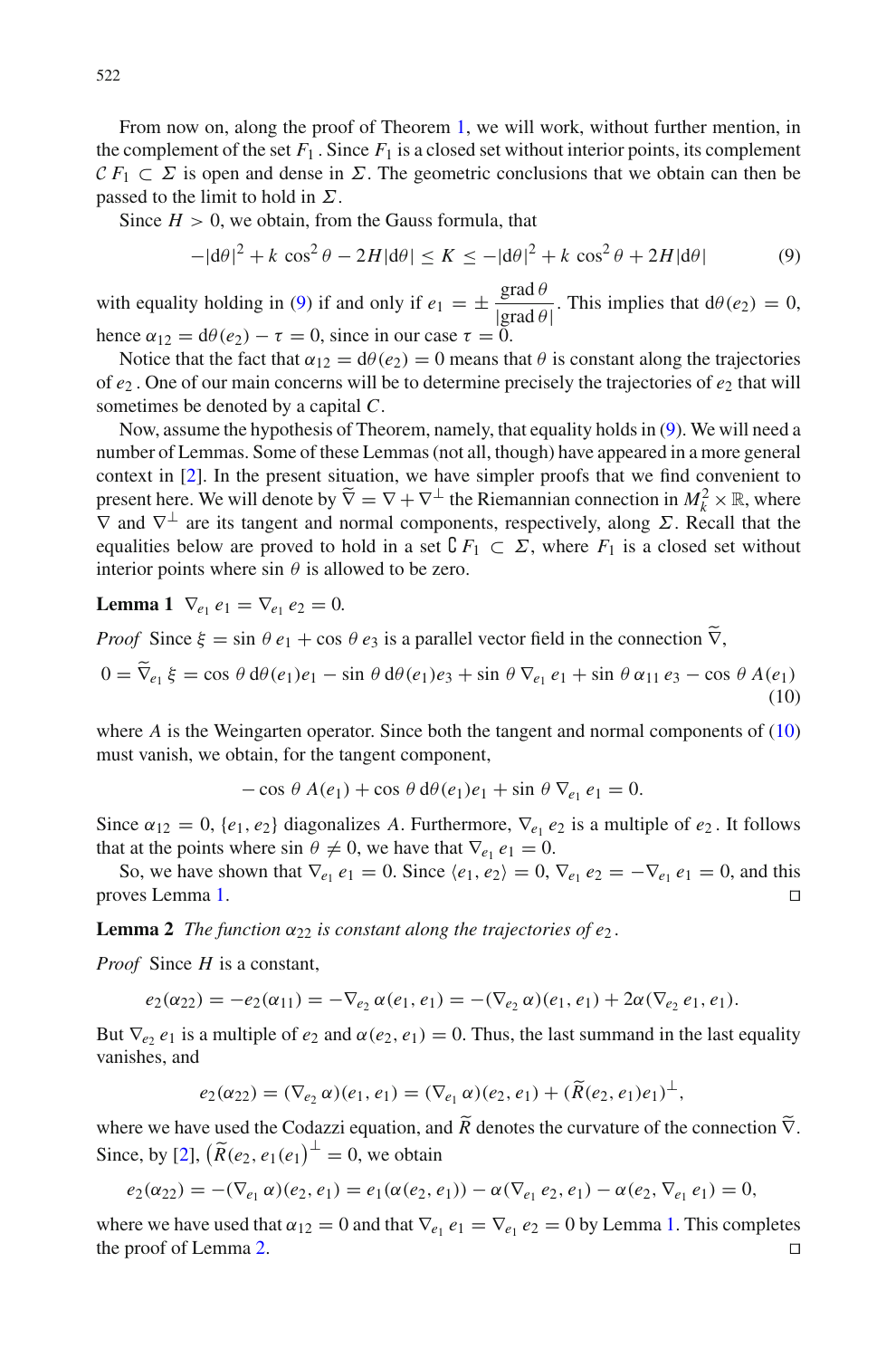<span id="page-6-0"></span>**Lemma 3** *The function b defined by*  $\nabla_e$ ,  $e_2 = be_1$  *is given by*  $g = -\cot \theta \alpha_{22}$  *which is then constant along the trajectories of e*<sup>2</sup> *.*

*Proof* Since  $\langle \xi, e_2 \rangle = 0$ , we have that

$$
0 = e_2 \langle \xi, e_2 \rangle = \langle \widetilde{\nabla}_{e_2} \xi, e_2 \rangle + \langle \xi, \widetilde{\nabla}_{e_2} e_2 \rangle.
$$

But  $\nabla_{e_2} \xi = 0$ , since in our case  $\tau = 0$ . Thus,

$$
0 = e_2 \langle \xi, e_2 \rangle = \langle \sin \theta \, e_1 + \cos \theta \, e_3, \nabla_{e_2} \, e_2 + \alpha_{22} \, e_3 \rangle = \sin \theta \, b + \cos \theta \, \alpha_{22}.
$$

It follows that

$$
b=-\cotan\theta\,\alpha_{22}\,,
$$

as we stated. Since  $\theta$  and  $\alpha_{22}$  are constant along the trajectories of  $e_2$ , so is *b*. This proves Lemma [3.](#page-6-0)

**Lemma 4** *The trajectories of e<sub>2</sub> have constant geodesic curvature*  $k_g$  *given by* 

$$
k_g^2 = \alpha_{22}^2 \frac{1}{\sin^2 \theta}.
$$

*Proof* We first observe that since  $e_2$  is perpendicular to  $\xi$ , the trajectories of  $e_2$  are curves in  $M_k^2$ . We know that

$$
\widetilde{\nabla}_{e_2} e_2 = \nabla_{e_2} e_2 + \widetilde{\nabla}_{e_2}^{\perp} e_2 = b e_1 + \alpha_{22} e_3.
$$
\n(11)

To compute the geodesic curvature of a trajectory of  $e_2$ , we should project  $\nabla_{e_2} e_2$  into the tangent plane *T*  $M_k^2$ . But, since  $M_k^2$  is totally geodesic,  $\tilde{\nabla}$  agrees with the connection of  $M_k^2$ , so no projection is necessary, and we obtain

$$
k_g^2 = b^2 + \alpha_{22}^2 = \frac{\cos^2 \theta}{\sin^2 \theta} \alpha_{22}^2 + \alpha_{22}^2 = \frac{\alpha_{22}^2}{\sin^2 \theta}.
$$

We have now concluded the preparatory lemmas and will start the proof itself. We need some notation.

Let  $\tilde{\nabla}$  be the connection on  $M_k^2 \times \mathbb{R}$  and let  $\tilde{\nabla} = \hat{\nabla} + \nabla^{\mathbb{R}}$  be its decomposition into the connection  $\hat{\nabla}$  of  $M_k^2$  and  $W$  are vector fields in  $M_k^2 \times \mathbb{R}$ , we have

$$
\widetilde{\nabla}_Z W = \widehat{\nabla}_{d\pi(Z)} (d\pi(W)) + \nabla_{dP(Z)}^{\mathbb{R}} (dP(W)),
$$

where  $\pi : M_k^2 \times \mathbb{R} \to M_k^2$  is the canonical projection and  $dP: T(M_k^2 \times \mathbb{R}) \to \mathbb{R}$  is given by  $dP(W) = \langle W, \xi \rangle \xi$ , so that

$$
\nabla_{\mathrm{d}P(Z)}^{\mathbb{R}}\left(\mathrm{d}P(W)\right) = \left\langle \nabla_{\mathrm{d}P(Z)}^{\mathbb{R}}\mathrm{d}P(W),\xi\right\rangle \xi.
$$

Now let  $\beta(s)$  be a trajectory of  $e_1$  in  $M_k^2 \times \mathbb{R}$ , that is,

$$
\beta(s) = (\gamma(s), t(s)), \ \gamma(s) \in M_k^2, \ t(s) \in \mathbb{R}.
$$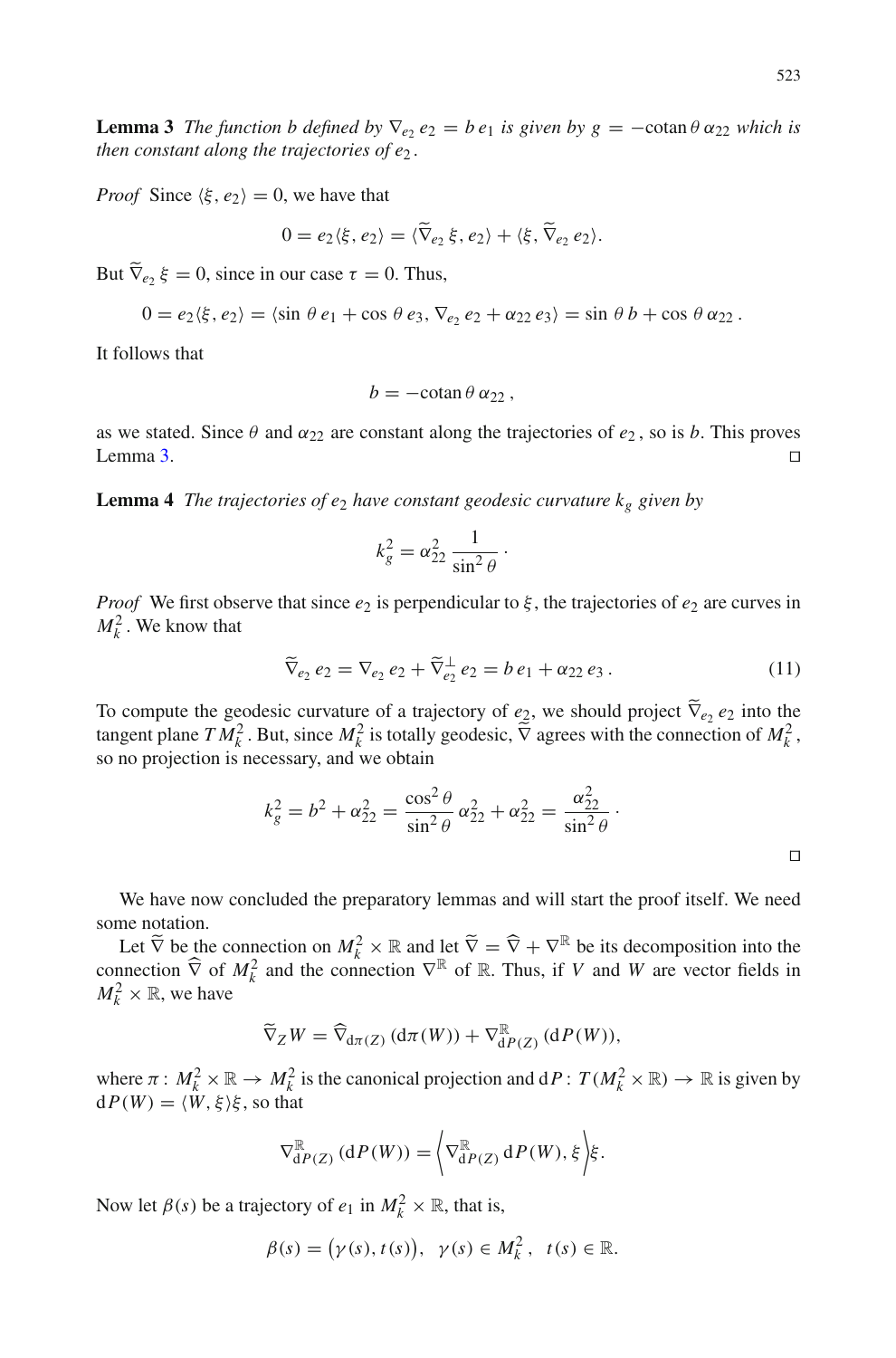Notice that, by construction,  $d\pi(e_2) = e_2$ . We want to show that  $e_2$  is parallel along  $\gamma(s)$  in the connection  $\nabla$ . Indeed,

<span id="page-7-0"></span>
$$
\widehat{\nabla}_{\gamma'(s)} e_2(\gamma(s)) = \widehat{\nabla}_{d\pi(e_1)} d\pi(e_2) = \widehat{\nabla}_{d\pi(e_1)} e_2 = \widetilde{\nabla}_{e_1} e_2 = 0, \tag{12}
$$

where we have used Lemma [1](#page-5-2) and that  $\alpha_{12} = 0$  in the last equality and the fact that  $dP(e_2) =$ 0, in the equality preceding the last one. The above equality proves our claim.

We will now prove that the curves  $\gamma(s)$  are geodesics in  $M_k^2$  and that they constitute the orthogonal family of the trajectories of  $e_2$  in  $M_k^2$ .

To see this, we first notice that  $\gamma'(s)$  is orthogonal to  $e_2(\gamma(s))$ . Then,

$$
0 = \gamma'(s) \langle \gamma'(s), e_2(\gamma(s)) \rangle = \langle \widehat{\nabla}_{\gamma'(s)} \gamma'(s), e_2 \rangle + \langle \gamma'(s), \widehat{\nabla}_{\gamma'(s)} e_2 \rangle.
$$

It follows from [\(12\)](#page-7-0) and the above equality that  $\langle \hat{\nabla}_{\gamma'(s)} \gamma'(s), e_2 \rangle = 0$ . Thus,  $\hat{\nabla}_{\gamma'(s)} \gamma'(s)$  has only components in the direction of  $\gamma'(s)$ , that is, the curves  $\gamma(s)$  are reparameterizations of geodesics in  $M_k^2$ . Since  $\langle \gamma'(s), e_2 \rangle = 0$ , they are orthogonal to the trajectories of  $e_2$  in  $M_k^2$ , as we claimed.

For the case where  $k > 0$ , the trajectories of  $e_2$  in the 2-sphere  $M_k^2 = S_k^2$  are geodesic circles with constant geodesic curvatures  $k_g \ge 0$ . Fix one of these curves, say *C*. Since the trajectories of the projections of  $e_1$  onto  $S_k^2$  are geodesics normal to *C*, they all meet at one point  $p_0 \in S_k^2$ . It follows that the other trajectories of  $e_2$  are geodesic circles with center  $p_0$ . Thus,  $\Sigma$  is invariant under a one-parameter group of isometries that fix an axis  $\ell_0$  which is parallel to  $\xi$  and passes through  $p_0$ .

In the case that  $k < 0$ , that is, when  $M_k^2$  is the hyperbolic plane  $\mathbb{H}_k^2$ , the trajectories of  $e_2$ in  $\mathbb{H}_k^2$  are curves with constant geodesic curvatures  $k_g$ . Thus, they are either geodesic circles (if  $k_g^2 > -k$ ), horocycles (if  $k_g^2 = \frac{\alpha_{22}^2}{\sin^2 \theta} = -k$ ) or hypercycles (if  $k_g^2 < -k$ ). In the case of circles and horocycles, we can proceed as in the case  $k > 0$ . One fixes one such curve, say *C*. Since the projections by  $\pi$  of the integral curves of  $e_1$  onto  $\mathbb{H}^2$  are geodesics of  $\mathbb{H}^2$  that are perpendicular to the fixed curve  $C$ , all such geodesics meet in a common point  $p_0$  that belongs to  $\mathbb{H}_2^k$  in the case *C* is a circle, or to the boundary  $\partial \mathbb{H}_l^2$  in case *C* is a horocycle. It follows that all the other trajectories of  $e_2$  are circles with center  $p_0$  if  $p_0 \in \mathbb{H}_k^2$  or horocycles passing through  $p_0$  if  $p_0 \in \partial \mathbb{H}_k^2$ . Thus,  $\Sigma$  is foliated either by circles or by horocycles; in addition,  $\Sigma$  is invariant under a one-parameter group of isometries that fix an axis  $\ell_0$  which is parallel to  $\xi$  and passes through  $p_0$ .

Finally, we come to the case of the hypercycles. In this case, it is convenient to use more explicitly the model of the upper half plane for  $\mathbb{H}^2_k$ . So, let

$$
\mathbb{R}^{2}_{+} = \left\{ (x, y) \in \mathbb{R}^{2}; y > 0 \right\}, \quad \partial \mathbb{R}^{2}_{+} = \left\{ (x, y) \in \mathbb{R}^{2}; y = 0 \right\}
$$

denote the model of the hyperbolic space and its boundary.

In this model, fix a trajectory  $\gamma_0$  of the projection of  $e_1$  onto  $\mathbb{R}^2_+$ . Being a geodesic,  $\gamma_0$  can be chosen as the intersection of  $\mathbb{R}^2_+$  with an euclidean semi-circle with center  $p_0 \in \partial \mathbb{R}^2_+$ . This geodesic must meet orthogonally all the trajectories of *e*<sup>2</sup> , and such trajectories, having constant geodesic curvatures, are equidistant curves from a fixed geodesic  $\overline{\gamma}$  which meets  $\gamma_0$ orthogonally. Furthermore,  $\overline{\gamma}$  meets  $\partial \mathbb{R}^2_+$  precisely at the point  $p_0$  and at some other point that we denote by  $q_0$ . Thus, all the trajectories of  $e_2$  (curves equidistant from  $\overline{\gamma}$ ) pass through  $p_0$  and  $q_0$ , meet orthogonally  $\gamma_0$  and, by construction, also meet orthogonally all the other geodesics that are normal to  $\bar{\gamma}$ .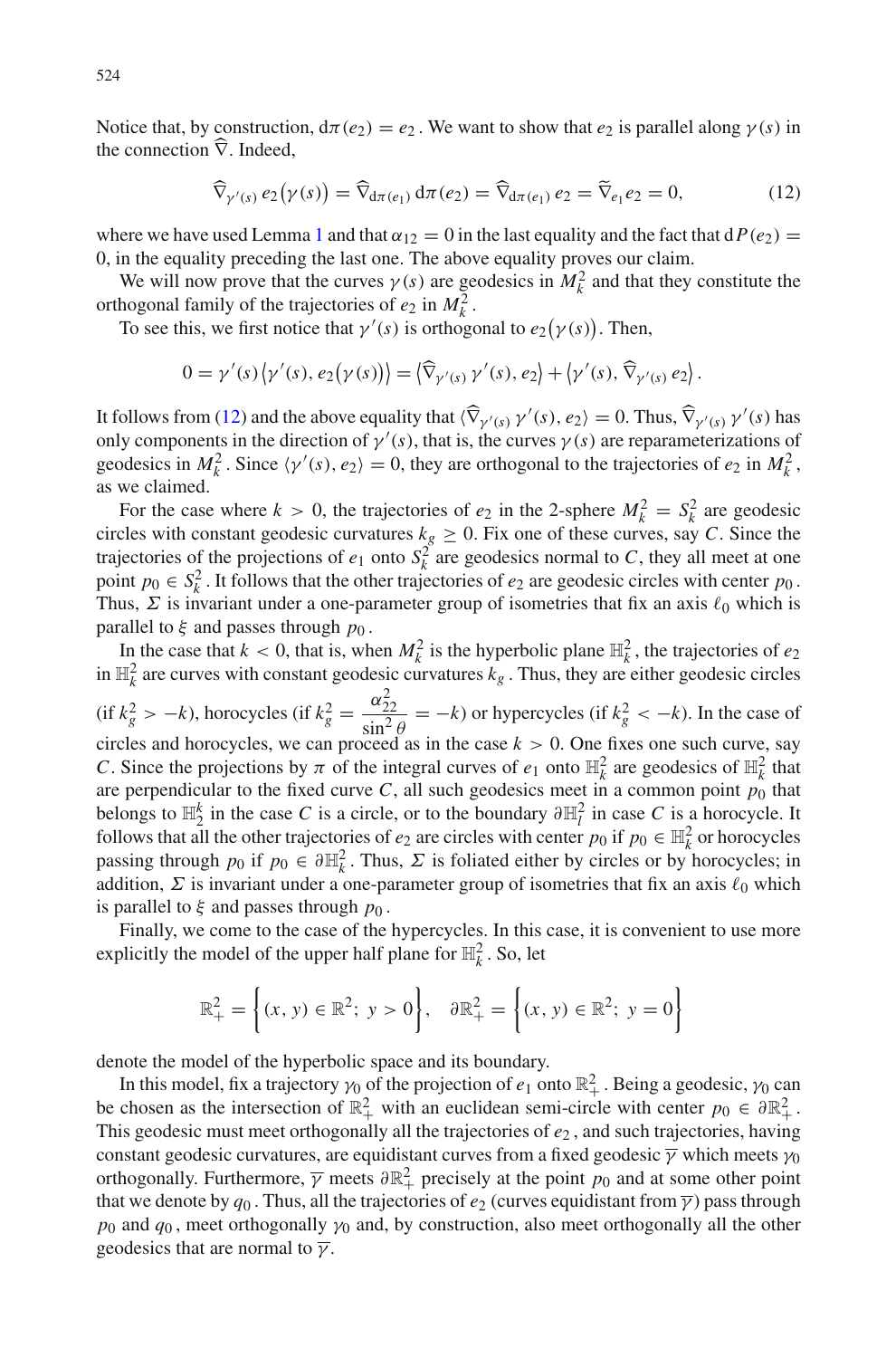It follows that  $\Sigma$  is invariant under a one-parameter group of isometries  $G$ . The projections of the isometries of *G* onto  $\mathbb{H}^2_k$  are the isometries of  $\mathbb{H}^2_k$  that fix two points in the boundary of  $\mathbb{H}_k^2$  (the so-called *hyperbolic isometries* of  $\mathbb{H}_k^2$ ) and leave invariant the geodesic  $\overline{\gamma}$  (in the sense that of  $g \in G$ ,  $g(\overline{\gamma}) = \overline{\gamma}$  that joins these two points.

This concludes the case of hypercycles, hence the proof of Theorem [1.](#page-1-2) 

## <span id="page-8-0"></span>**5 The Abresch–Rosenberg surfaces**

As we mentioned before, these are the surfaces in  $M_k^2 \times \mathbb{R}$  for which the (2, 0)-part of the quadratic form

$$
\widetilde{Q}(X,Y) = 2H\,\alpha(X,Y) - k\langle \xi, X \rangle \langle \xi, Y \rangle,
$$

namely

$$
Q\,\mathrm{d}z^2 = \big\{ (\widetilde{Q}(e_1,e_1) - \widetilde{Q}(e_2,e_2)) - 2i\,\widetilde{Q}(e_1,e_2) \big\} \mathrm{d}z^2,
$$

vanishes identically. They satisfy Eq. [\(3\)](#page-3-3) in Sect. [2,](#page-1-3) so they are included in the surfaces with  $\alpha_{12} = 0$ . From Eq. [\(3\)](#page-3-3), and the fact that  $2H = \alpha_{11} + \alpha_{22}$ , one obtains that

<span id="page-8-1"></span>
$$
\alpha_{11} = H + \frac{k \sin^2 \theta}{4H}, \quad \alpha_{22} = H - \frac{k \sin^2 \theta}{4H}
$$
\n<sup>(13)</sup>

It follows that the extrinsic curvature  $K_e$  of an Abresch-Rosenberg surface is

$$
K_e = \alpha_{11} \alpha_{22} = (16 H^4 - k^2 \sin^4 \theta) / 16 H^2.
$$

We will distinguish two cases in the classification of the Abresch-Rosenberg surfaces.

(A)  $4H^2 + k \sin^2 \theta > 0$ . This only makes sense if  $k < 0$ ; otherwise, it always holds. In case (A) with  $k < 0$ , we have that

$$
16 H^4 - k^2 \sin^4 \theta > 0 \Rightarrow K_e > 0.
$$

(B)  $4H^2 + k \sin^2 \theta \le 0$ . Again, this requires  $k < 0$ ; otherwise, it is never true. In case (B), with  $k < 0$ , we have

$$
16 H^2 - k^2 \sin^4 \theta \le 0 \implies K_e \le 0.
$$

Let us consider each case separately:

CASE A By a theorem of Espinar–Rosenberg [\[4](#page-10-4)],  $K_e > 0$  implies that  $\Sigma$  is convex. Assume first that  $\Sigma$  is compact. Then, it is foliated by circles and meets the rotation axis; otherwise, it would have points of non-convexity. By compactness, it meets the axis twice, and by convexity, it is embedded and homeomorphic to a sphere. In the notation of  $[1]$ , it is  $S_H$ , of a surface of *spherical type*.

> Assume now that  $\Sigma$  is a complete, non-compact surface. By the theorem of Espinar–Rosenberg, it is the graph of a convex function over a slice. In the notation of [\[1](#page-10-2)], it is *DH* , of a surface of *disk-type.*

CASE B In this case,  $K_e \le 0$ . Notice that, since  $k < 0$ ,  $\alpha_{22} > 0$  and  $\alpha_{11} \le 0$  by [\(13\)](#page-8-1).

We first consider the case where  $\alpha_{11} < 0$ . Then,  $K_e < 0$ . Thus,  $\Sigma$  is a complete saddle surface that looks like a catenoid. In the notation of  $[1]$  $[1]$ , it is  $C_H$ , or a *catenoid-type* surface.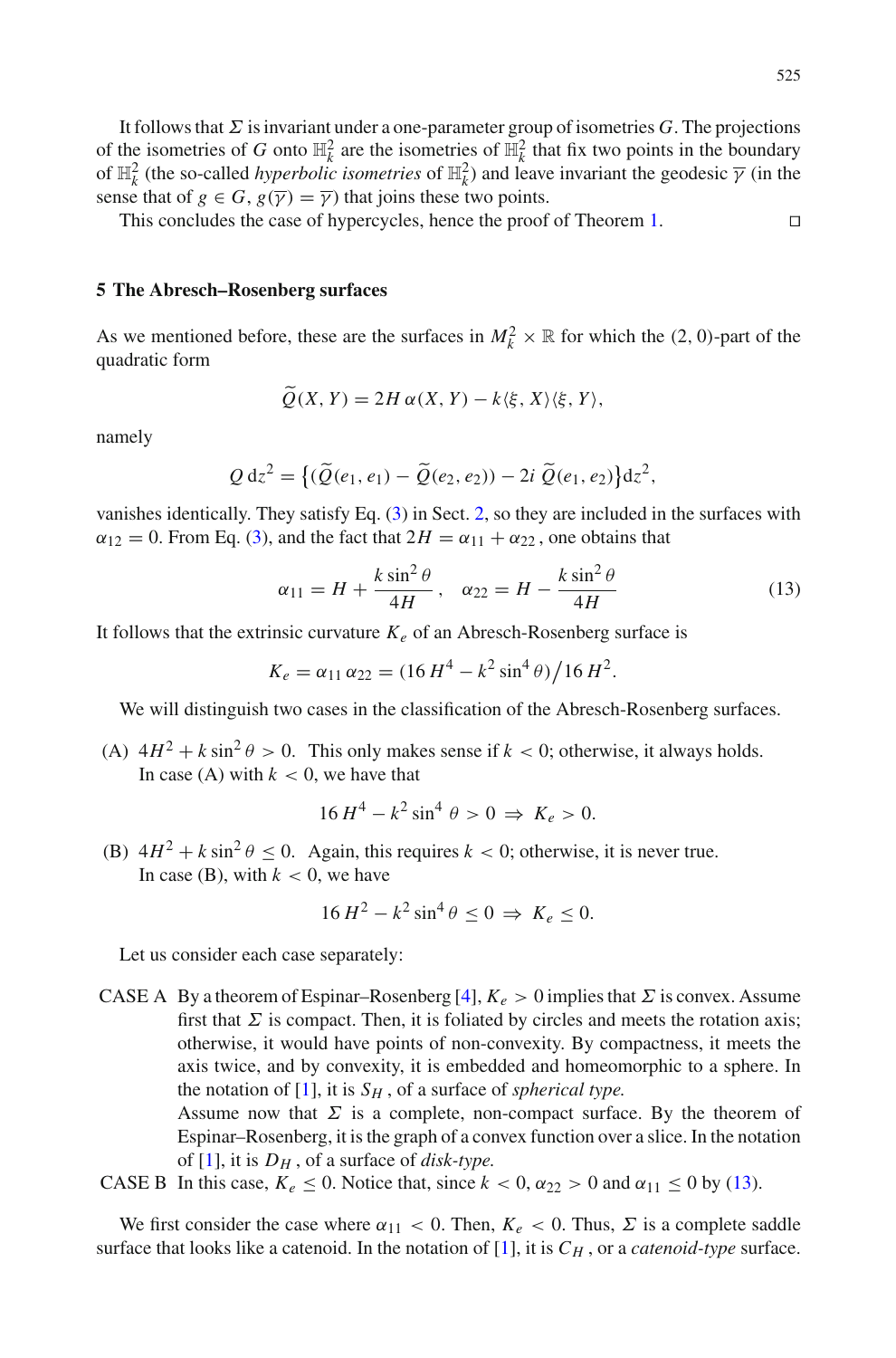We now consider the case where  $\alpha_{11} \equiv 0$ . We claim that, in this case,

<span id="page-9-0"></span>
$$
k_g^2 = -k.\tag{14}
$$

Let us prove [\(14\)](#page-9-0) using the value of  $\alpha_{22}$  in [\(13\)](#page-8-1).

$$
k_g^2 = \alpha_{22}^2 / \sin^2 \theta = \left(\frac{H}{\sin \theta} - \frac{k \sin \theta}{4H}\right)^2
$$

$$
= \frac{H^2}{\sin^2 \theta} + \frac{k^2 \sin^2 \theta}{16H^2} - \frac{2Hk \sin \theta}{4H \sin \theta}
$$

Thus,

$$
k_g^2 + k = \frac{H^2}{\sin^2 \theta} + \frac{k^2 \sin^2 \theta}{16 H^2} - \frac{k}{2} + k.
$$

But, from

$$
\alpha_{11} = 0 = \frac{4H^2 + k\sin^2\theta}{4H}
$$

we have that  $4 H^2 = -k \sin^2 \theta$ , hence

$$
k_g^2 + k = -\frac{k}{4} - \frac{k}{4} + \frac{k}{2} = 0,
$$

as we claimed.

It follows that  $\Sigma$  is foliated by horocycles. In the notation of [\[1\]](#page-10-2), it is  $P_H$ .

Notice that, by analyticity and [\(13\)](#page-8-1), if  $K_e \le 0$ , we have that either  $\alpha_{11} \equiv 0$  or  $\alpha_{11} < 0$ everywhere in  $\Sigma$ . So, these two situations exhaust case B.

# **6 Proofs of the Corollaries**

*Proof of Corollary 1* Let the unit vector of the coordinate axis 0*z* or any other choice of axis be denoted by ξ . The notation has been chosen so that by setting *e*<sup>1</sup> to be the unit vector of the projection of  $\xi$  onto  $T\Sigma$ , we have again that  $\xi = \sin \theta e_1 + \cos \theta e_3$ . By setting  $e_2 \perp [e_1, e_2]$ , we obtain that  $\{e_1, e_2\}$  is a canonical frame on  $\Sigma$  in which the Gauss formula reads

$$
K = -|\mathrm{d}\theta|^2 + 2H \,\mathrm{d}\theta(e_1). \tag{8''}
$$

We recall that (8") holds on  $\Sigma$  except at a closed set  $F \subset \Sigma$  with no interior points (sin  $\theta = 0$ in *F*).

Proceeding as in the proof of Theorem [1,](#page-1-2) we obtain from  $(8'')$  that

$$
-|d\theta|^2 - 2H|d\theta| \le K \le -|d\theta|^2 + 2H|d\theta| \tag{9'}
$$

and that equality holds if and only if  $e_1 = \pm \frac{\text{grad }\theta}{|\text{grad }\theta|}$  what implies that  $\alpha_{12} = 0$ . From that point on, the proof is the same as in Theorem [1,](#page-1-2) and  $\Sigma$  turns out to be a rotation surface with constant mean curvature in  $\mathbb{R}^3$ . Being compact, it is the canonical sphere.

Proof of Corollary 2 It is obvious that equality in the right-hand side of  $(9')$  implies that

$$
\int_{\Sigma} K \, \mathrm{d}\sigma = \int_{\sigma} (-|\mathrm{d}\theta|^2 + 2H|\mathrm{d}\theta|) \sigma,
$$